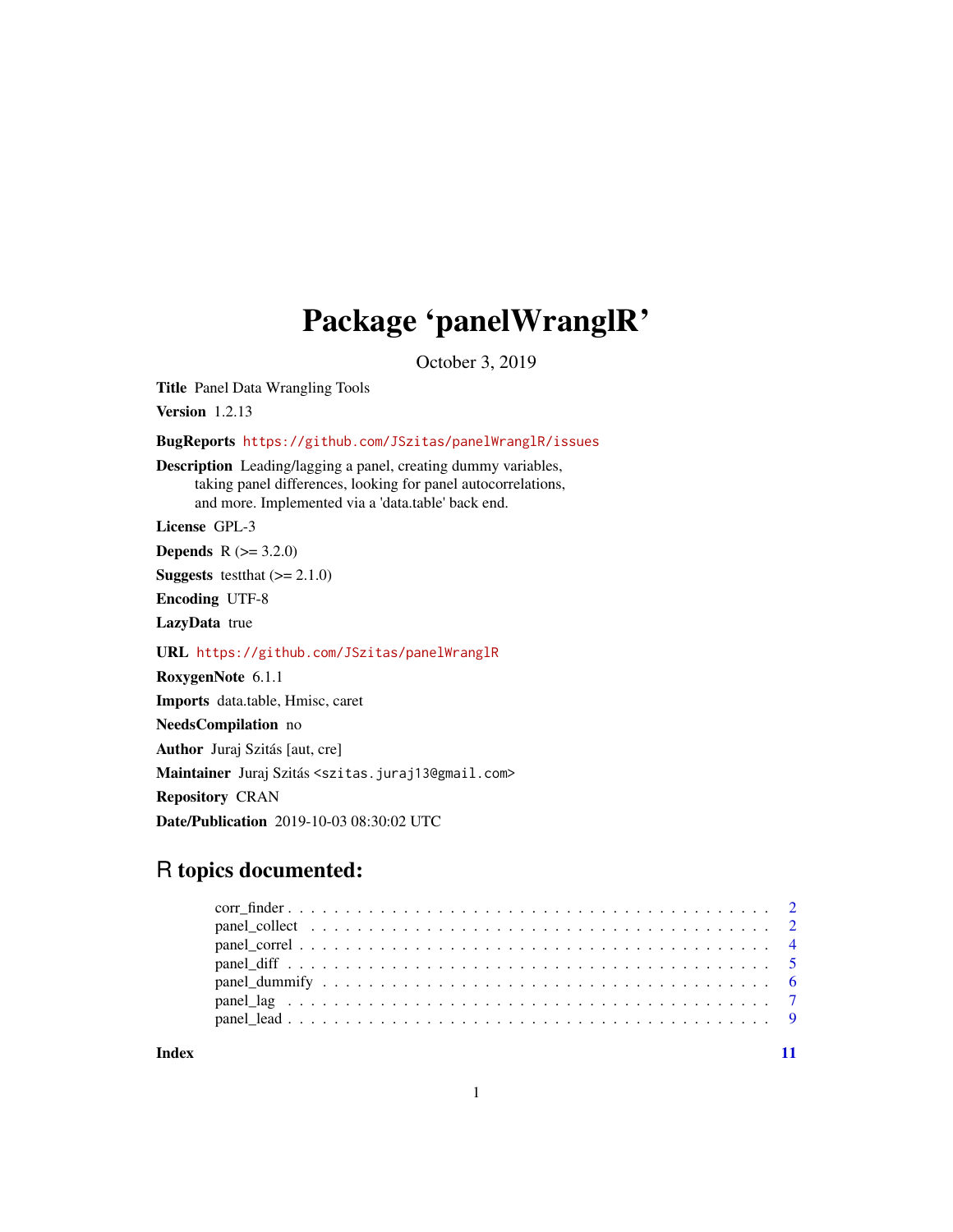<span id="page-1-0"></span>

#### Description

Just a helper function for correl\_panel.

## Usage

```
corr_finder(df, corr_cutoff)
```
#### Arguments

| df          | The dataframe to use.                              |
|-------------|----------------------------------------------------|
| corr_cutoff | The correlation cutoff to pass to findCorrelations |

#### Examples

```
X_1 <- rnorm(1000)
X_2 < - rnorm(1000) + 0.6 * X_1X_3 <- rnorm(1000) - 0.4 * X_1data_fm <- do.call( cbind, list( X_1,
                                 X_2,
                                 X_3 ))
corr_finder( df = data_fm,
             corr_cutoff = 0.3)
```
panel\_collect *Collect a panel, from wide to long*

# Description

Transforms cross sectional/time dummies to unified variables

# Usage

```
panel_collect(data, cross.section = NULL, cross.section.columns = NULL,
  time.variable = NULL, time.variable.columns = NULL)
```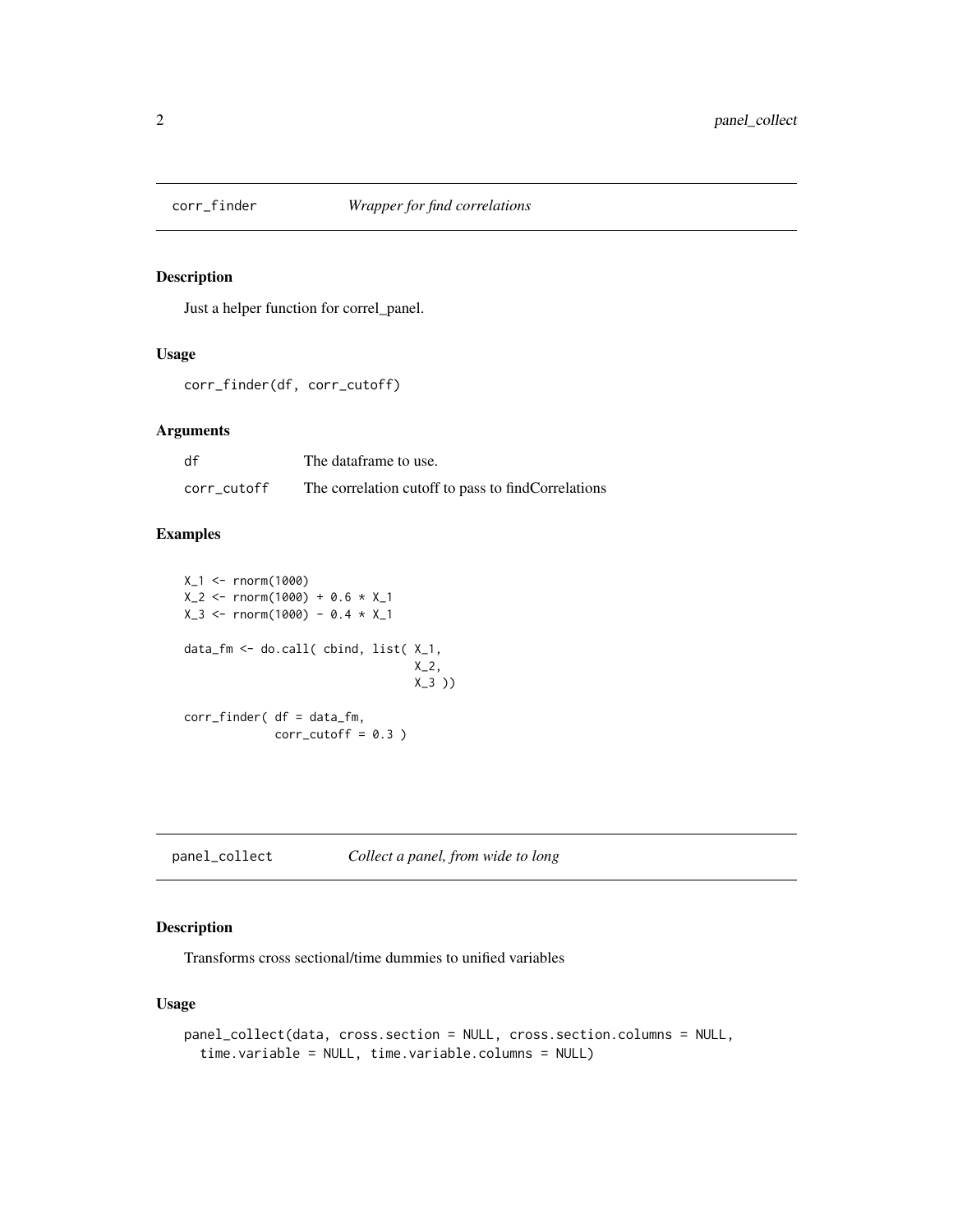# panel\_collect 3

#### Arguments

| data                  | The panel to transform                                                                  |
|-----------------------|-----------------------------------------------------------------------------------------|
|                       | cross, section The name of the transformed cross sectional variable supply as chracter. |
| cross.section.columns |                                                                                         |
|                       | The names of the columns indicating cross sections to collect.                          |
|                       | time. variable The name of the transformed time variable supply as character.           |
| time.variable.columns |                                                                                         |
|                       | The names of the columns indicating time remables to collect                            |

The names of the columns indicating time variables to collect.

#### Details

For time variables named like "Time\_Var\_i" with arbitrary i, the program will check that all time variables are named using this convention, and strip this convention

# Value

A collected data.table, with new columns constructed by collecting from the wide format.

# Examples

```
x_1 < - rnorm( 10)
cross_levels <- c( "AT", "DE" )
time \leq seq(1:5)
time <- rep(time, 2)
geo_list <- list()
for(i in 1:length(cross_levels))
{
  geo <- rep( cross_levels[i],
                100 )
                  geo_list[[i]] <- geo
                  }
                  geo <- unlist(geo_list)
                  geo <- as.data.frame(geo)
 example_data <- cbind( time,
                       x_1)
 example_data <- as.data.frame(example_data)
 example_data <- cbind( geo,
                       example_data)
 names(example_data) <- c("geo", "time", "x_1")
# generate dummies using panel_dummify()
 test_dummies <- panel_dummify( data = example_data,
                                cross.section = "geo",
                                time.variable = "time")
panel_collect( data = test_dummies,
               cross.section = "geo",
               cross.section.columns = c( "AT", "DE"))
```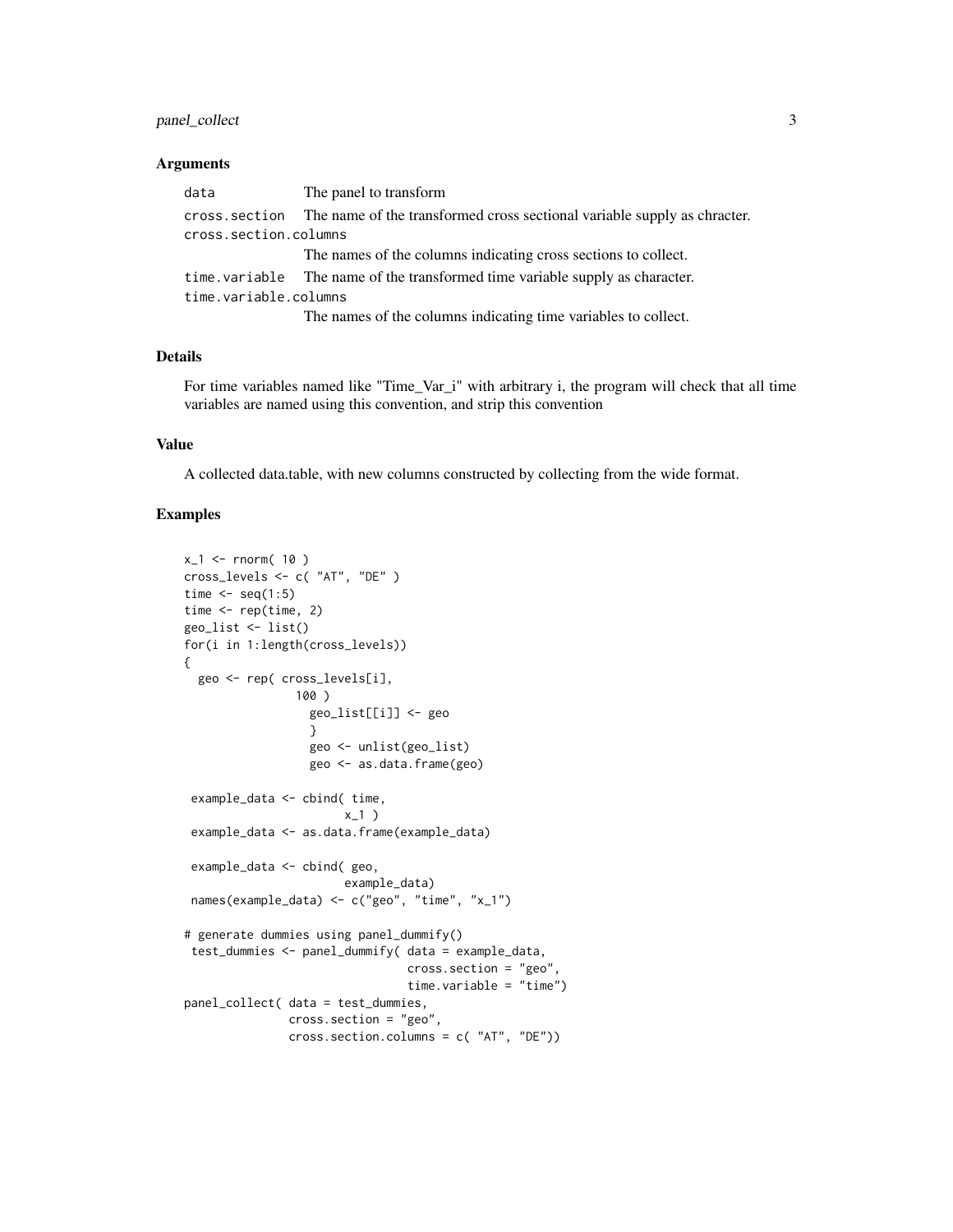<span id="page-3-0"></span>

# Description

A function to find highly correlated variables in a panel of data, both by cross sections and by time dummies.

#### Usage

```
panel_correl(data, cross.section = NULL, time.variable = NULL,
 corr.threshold = 0.7, autocorr.threshold = 0.5,
 cross.threshold = 0.7, select.cross.sections = NULL,
 select.time.periods = NULL)
```
# Arguments

| data                  | The data to use, a data frame or a data table.                                                                                                                    |
|-----------------------|-------------------------------------------------------------------------------------------------------------------------------------------------------------------|
| cross.section         | The name of the cross sectional variable.                                                                                                                         |
| time.variable         | The name of the time variable.                                                                                                                                    |
|                       | corr, threshold The correlation threshold for finding significant correlations in the base specifi-<br>cation, disregarding time or cross sectional dependencies. |
| autocorr.threshold    |                                                                                                                                                                   |
|                       | The correlation threshold for autocorrelation (splitting the pooled panel into<br>cross sections).                                                                |
| cross.threshold       |                                                                                                                                                                   |
|                       | The correlation threshold for finding significant correlations in the cross sec-                                                                                  |
|                       | tions.                                                                                                                                                            |
| select.cross.sections |                                                                                                                                                                   |
|                       | An optional subset of cross sectional units.                                                                                                                      |
| select.time.periods   |                                                                                                                                                                   |
|                       | An optional subset of time periods                                                                                                                                |

# Examples

```
x_1 < - rnorm( 100)
x_2 < - rnorm( 100 ) + 0.5 * x_1cross_levels <- c( "AT", "DE")
time \leq seq(1:50)
time \leq rep(time, 2)
geo_list <- list()
for(i in 1:length(cross_levels))
{ geo <- rep( cross_levels[i], 50 )
  geo_list[[i]] <- geo }
geo <- unlist(geo_list)
geo <- as.data.frame(geo)
```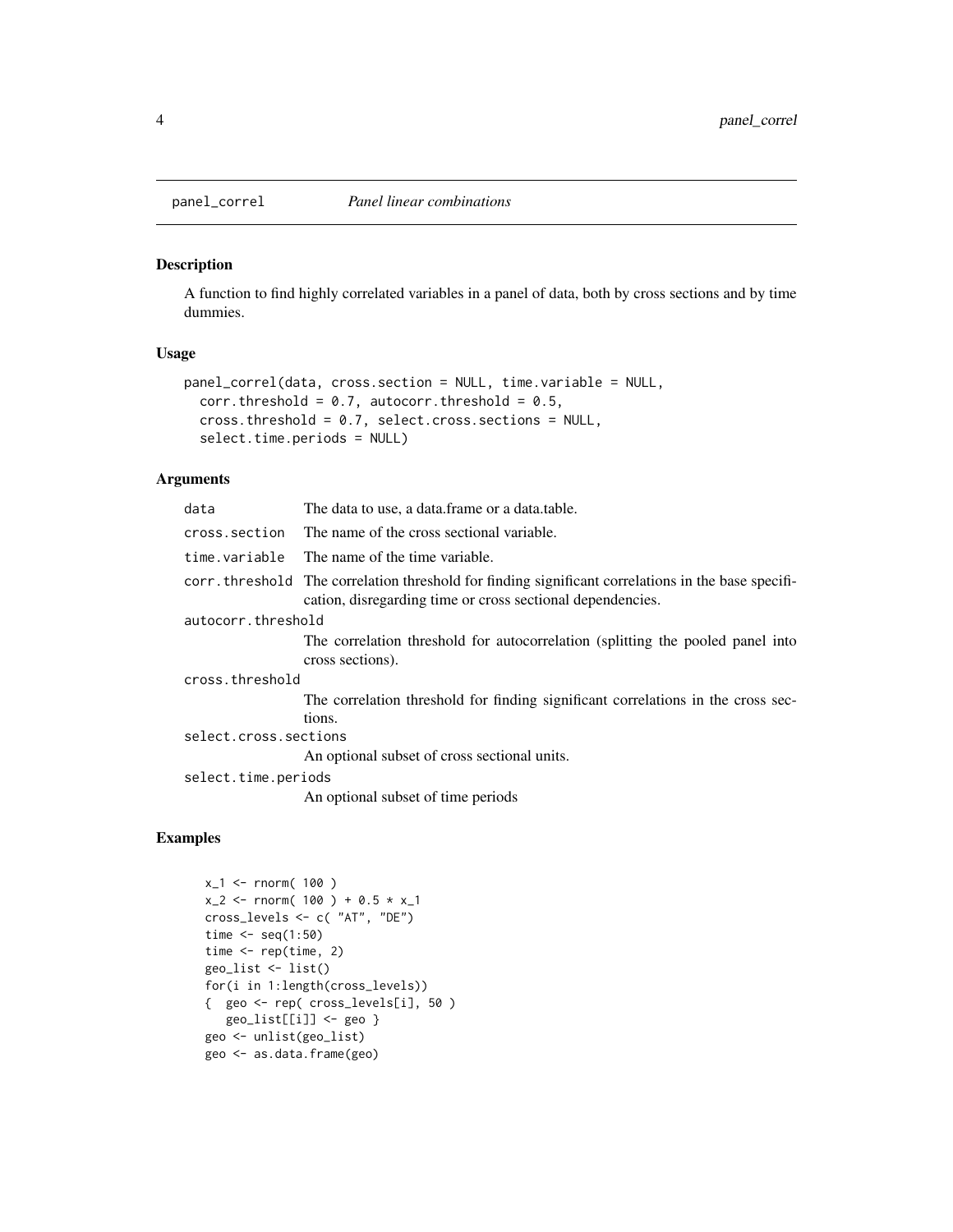```
example_data <- do.call ( cbind, list( time, x_1, x_2))
example_data <- as.data.frame(example_data)
example_data <- cbind( geo,
                      example_data)
                      names(example_data) <- c("geo", "time", "x_1",
                                               ''x_2'')panel_correl( data = example_data,
              cross.section = "geo",
              time.variable = "time",
              corr. threshold = 0.2,
              autocorr.threshold = 0.5,
              cross. threshold = 0.1)
```
panel\_diff *Tidy panel differencing*

# Description

Efficient, tidy panel differencing

#### Usage

```
panel_diff(data, cross.section, time.variable = NULL, diff.order = 1,
  lags = 1, variables.selected = NULL, keep.original = FALSE)
```
#### Arguments

| data               | The data input, anything coercible to a data table.                                                                 |
|--------------------|---------------------------------------------------------------------------------------------------------------------|
| cross.section      | The cross section argument, see examples.                                                                           |
| time.variable      | The variable to indicate time in your panel. Defaults to NULL, though it is<br>recommended to have a time variable. |
| diff.order         | The number of applications of the difference operator to use in panel differenc-<br>ing. Defaults to 1.             |
| lags               | The number of lags to use for differences. Defaults to 1.                                                           |
| variables.selected |                                                                                                                     |
|                    | A variable selection for variables to difference, defaults to NULL and differ-<br>ences ALL variables.              |
| keep.original      | Whether to keep the original undifferenced data, defaults to FALSE.                                                 |

# Details

Works on a full data.table backend for maximum speed wherever possible.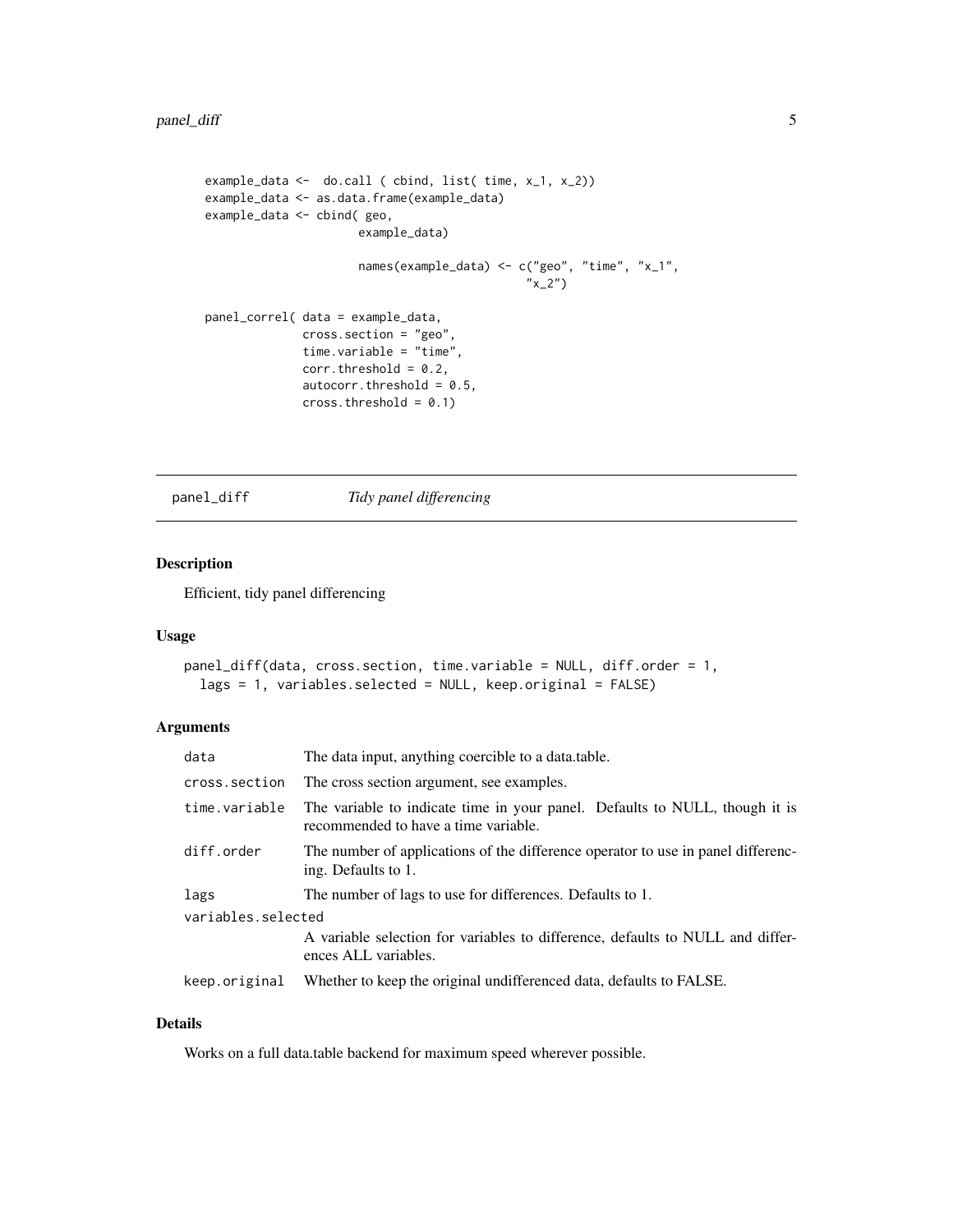#### <span id="page-5-0"></span>Value

The differenced data.table which contains either only the differenced variables, or also the original variables.

#### Examples

```
X <- matrix(rnorm(4000),800,5)
\text{tim} < - \text{seq}(1:400)geo_AT \leq -rep(c("AT"), length = 400)geo_NO <- rep(c("NO"), length = 400)
both_vec_1 <- cbind(tim,geo_NO)
both_vec_2 <- cbind(tim,geo_AT)
both <- rbind(both_vec_1,both_vec_2)
names(both[,"geo_NO"]) <- "geo"
X \leftarrow \text{cbind}(\text{both}, X)panel_diff(data = X,
            cross.section = "geo_NO",
            time.variable = "tim",
            diff.order = 1,
            lags = 1,variables.selected = c("V3","V4"),
            keep.original = TRUE)
```
# Description

A simple function to dummify cross sections or time variables in panel data.

#### Usage

```
panel_dummify(data, cross.section = NULL, time.variable = NULL)
```
#### Arguments

| data          | The panel to dummify                                           |
|---------------|----------------------------------------------------------------|
| cross.section | The cross section variable in the panel. Defaults to NULL.     |
| time.variable | The variable to indicate time in your panel. Defaults to NULL. |

#### Details

The encoding is binary, whether this is more appropriate than using a factor variable is up to the user.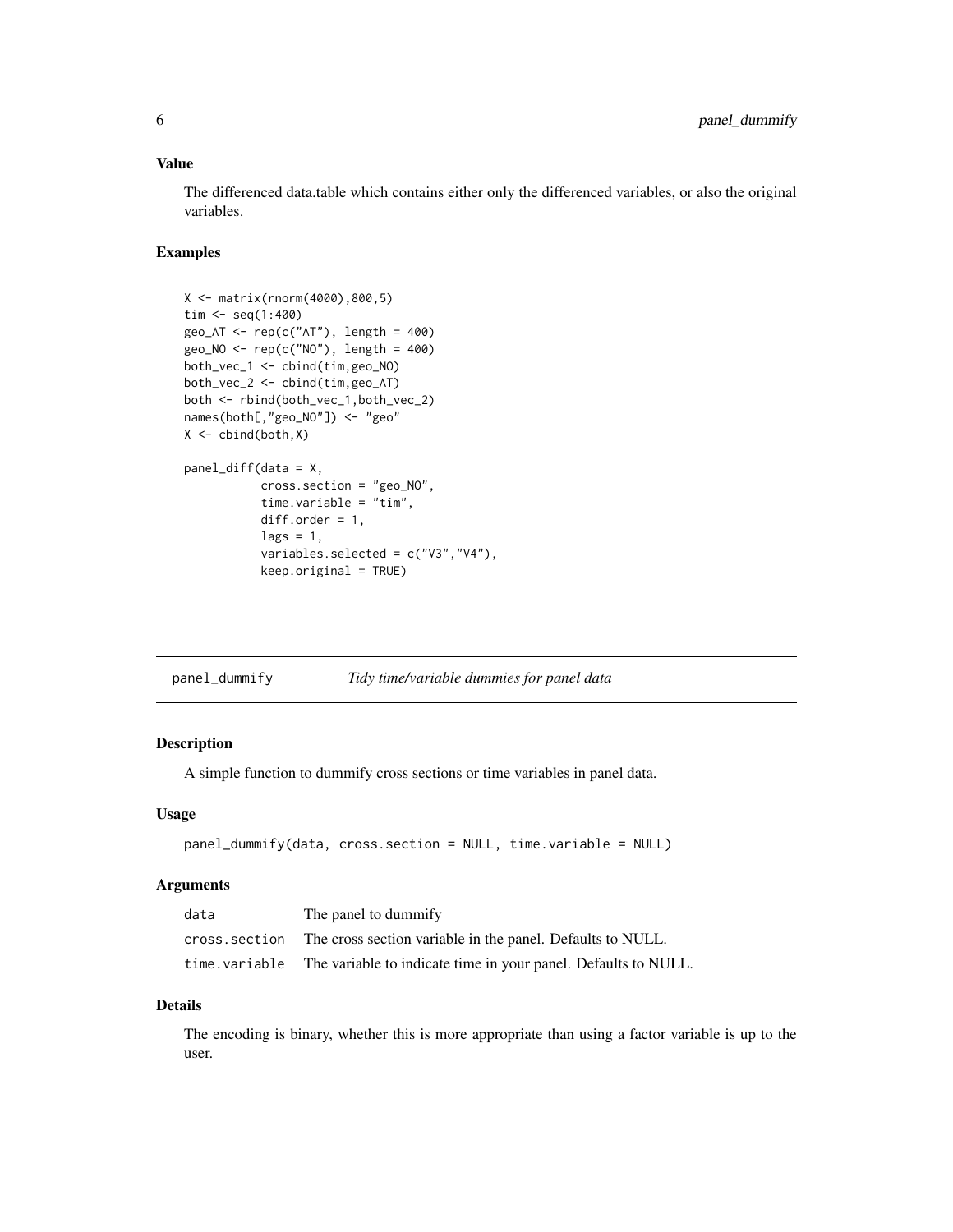<span id="page-6-0"></span>panel\_lag 7

#### Value

A new data.table, with the original variables to dummify removed, and new dummy columns included.

#### Examples

```
x_1 < - rnorm( 10)
cross_levels <- c( "AT", "DE" )
time \leq seq(1:5)
time <- rep(time, 2)
geo_list <- list()
for(i in 1:length(cross_levels))
{
  geo <- rep( cross_levels[i],
                100 )
                  geo_list[[i]] <- geo
                  }
                  geo <- unlist(geo_list)
                  geo <- as.data.frame(geo)
 example_data <- cbind( time,
                        x_1)
 example_data <- as.data.frame(example_data)
 example_data <- cbind( geo,
                        example_data)
 names(example_data) <- c("geo", "time", "x_1")
 test_dummies <- panel_dummify( data = example_data,
                                cross.section = "geo",
                                time.variable = "time")
```
panel\_lag *Tidy panel lagging*

# Description

Efficient, tidy panel lagging

#### Usage

```
panel_lag(data, cross.section, time.variable = NULL, lags = 1,
  variables.selected = NULL, keep.original = TRUE)
```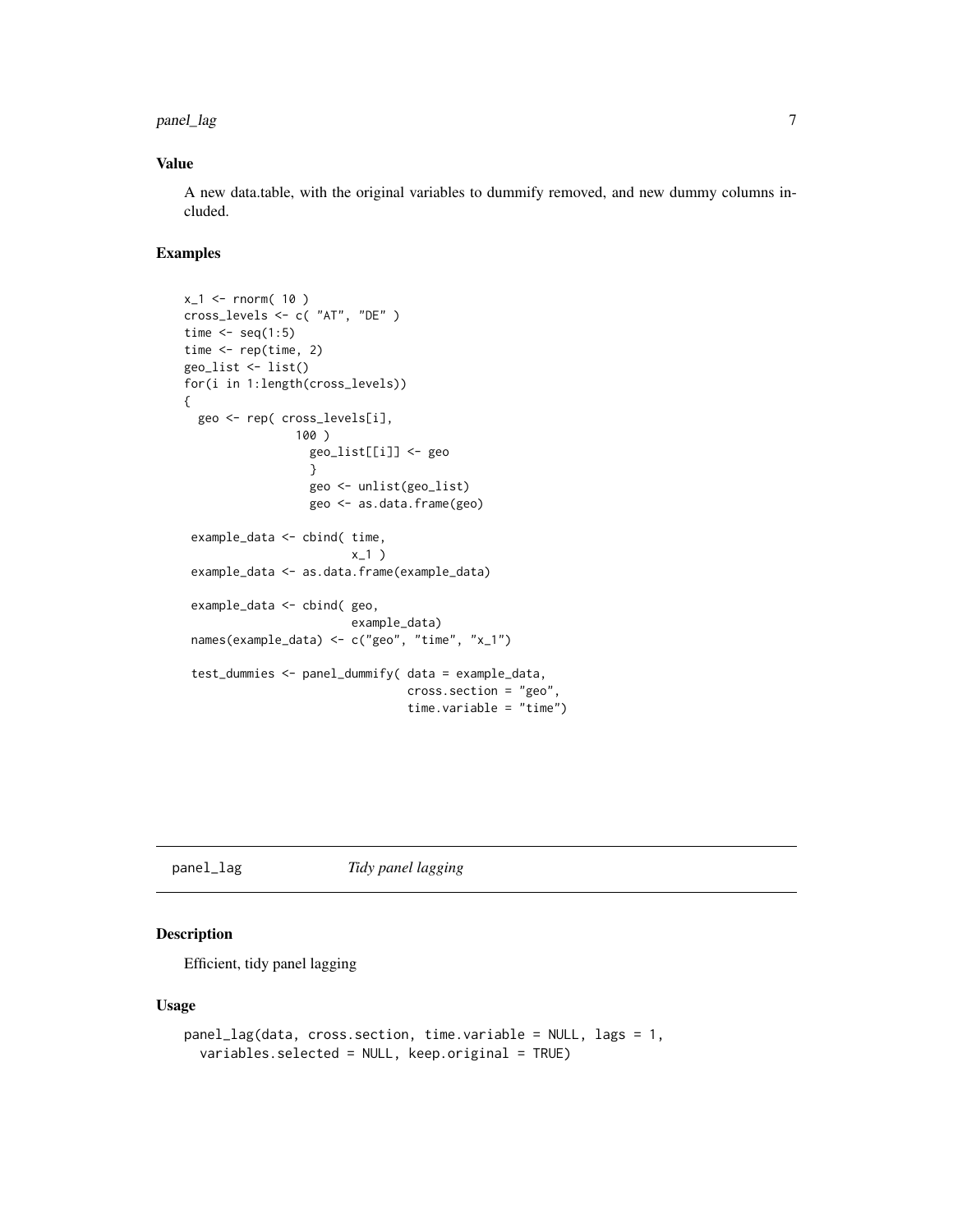# Arguments

| data               | The data input, anything coercible to a data.table.                                                                 |
|--------------------|---------------------------------------------------------------------------------------------------------------------|
| cross.section      | The cross section argument, see examples.                                                                           |
| time.variable      | The variable to indicate time in your panel. Defaults to NULL, though it is<br>recommended to have a time variable. |
| lags               | The lags to use in panel lagging.                                                                                   |
| variables.selected |                                                                                                                     |
|                    | A variable selection for variables to lag, defaults to NULL and lags ALL vari-<br>ables.                            |
| keep.original      | Whether to keep the original unlagged data, defaults to TRUE.                                                       |
|                    |                                                                                                                     |

## Details

Works on a full data.table backend for maximum speed wherever possible.

# Value

The lagged data.table which contains either only the lagged variables, or also the original variables.

# Examples

```
X <- matrix(rnorm(4000),800,5)
\text{tim} < - \text{seq}(1:400)geo_AT <- rep(c("AT"), length = 400)
geo_NO <- rep(c("NO"), length = 400)
both_vec_1 <- cbind(tim,geo_NO)
both_vec_2 <- cbind(tim,geo_AT)
both <- rbind(both_vec_1,both_vec_2)
names(both[,"geo_NO"]) <- "geo"
X \leftarrow \text{cbind}(\text{both}, X)panel_lag(data = X,
          cross.section = "geo_NO",
           time.variable = "tim",
          lags = 5,variables.selected = c("V5","tim", "V7"),
          keep.original = TRUE)
```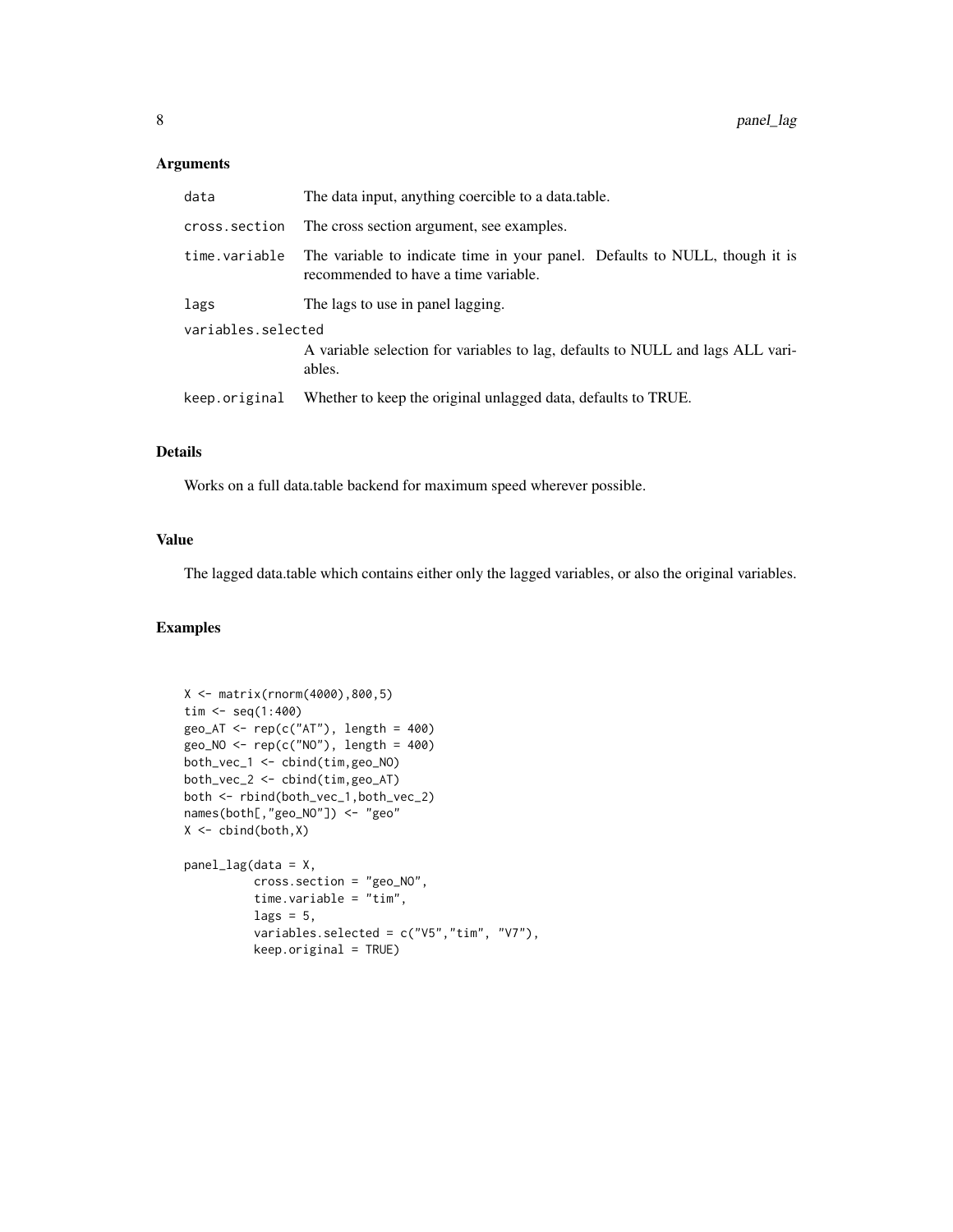<span id="page-8-0"></span>

#### Description

Efficient, tidy panel leading

#### Usage

```
panel_lead(data, cross.section, time.variable = NULL, leads = 1,
 variables.selected = NULL, keep.original = TRUE)
```
#### Arguments

| data               | The data input, anything coercible to a data.table.                                                                 |
|--------------------|---------------------------------------------------------------------------------------------------------------------|
| cross.section      | The cross section argument, see examples.                                                                           |
| time.variable      | The variable to indicate time in your panel. Defaults to NULL, though it is<br>recommended to have a time variable. |
| leads              | The leads to use in panel leading.                                                                                  |
| variables.selected |                                                                                                                     |
|                    | A variable selection for variables to lead, defaults to NULL and leads ALL<br>variables.                            |
| keep.original      | Whether to keep the original unleadged data, defaults to TRUE.                                                      |

#### Details

Works on a full data.table backend for maximum speed wherever possible.

#### Value

The leading data.table which contains either only the leading variables, or also the original variables.

# Examples

```
X <- matrix(rnorm(4000),800,5)
tim <- seq(1:400)
geo_AT \leftarrow rep(c("AT"), length = 400)
geo_NO <- rep(c("NO"), length = 400)
both_vec_1 <- cbind(tim,geo_NO)
both_vec_2 <- cbind(tim,geo_AT)
both <- rbind(both_vec_1,both_vec_2)
names(both[,"geo_NO"]) <- "geo"
X \leftarrow \text{cbind}(\text{both}, X)
```
panel\_lead(data = X,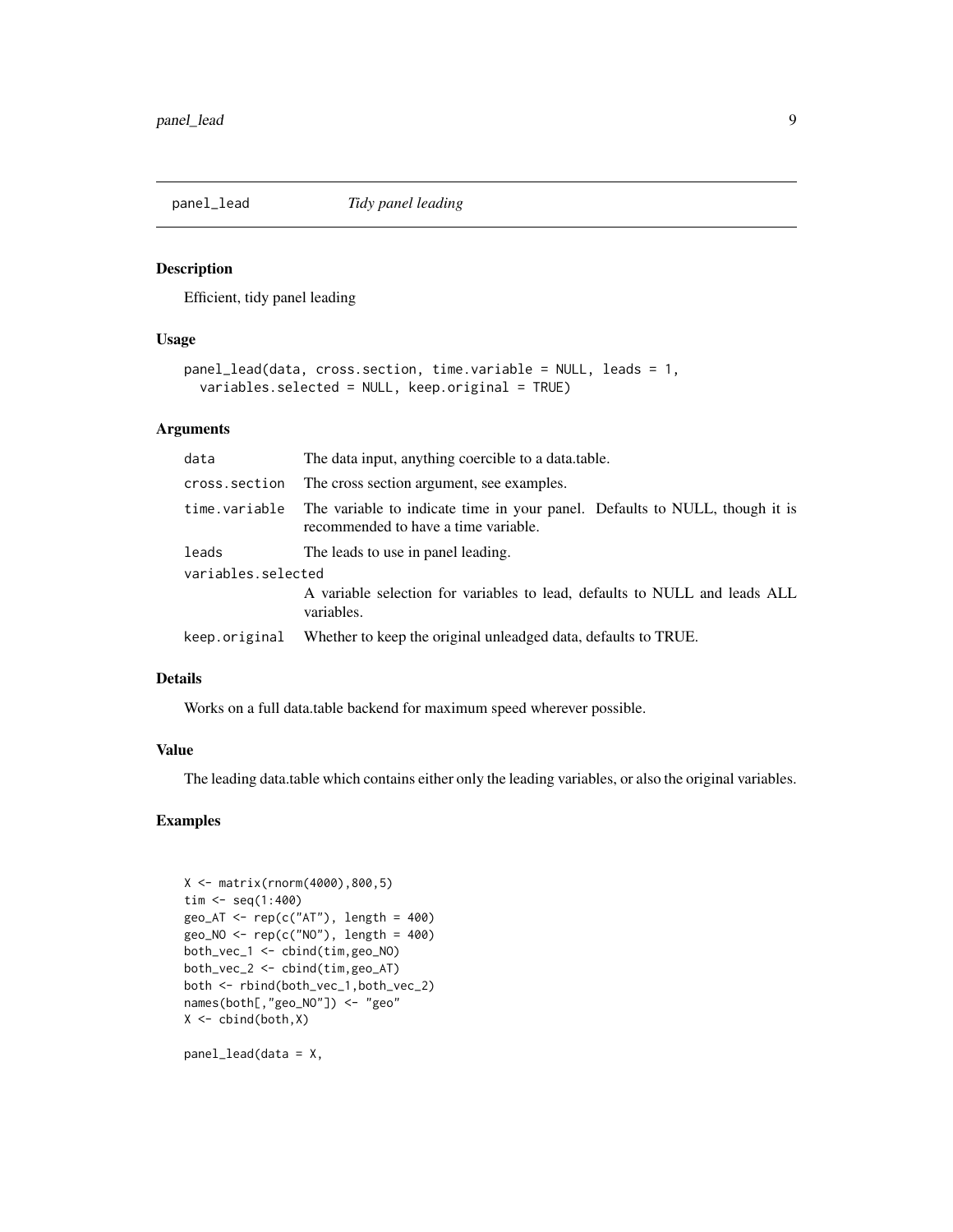```
cross.section = "geo_NO",
time.variable = "tim",
leads = 5,variables.selected = c("V5","tim", "V7"),
keep.original = TRUE)
```